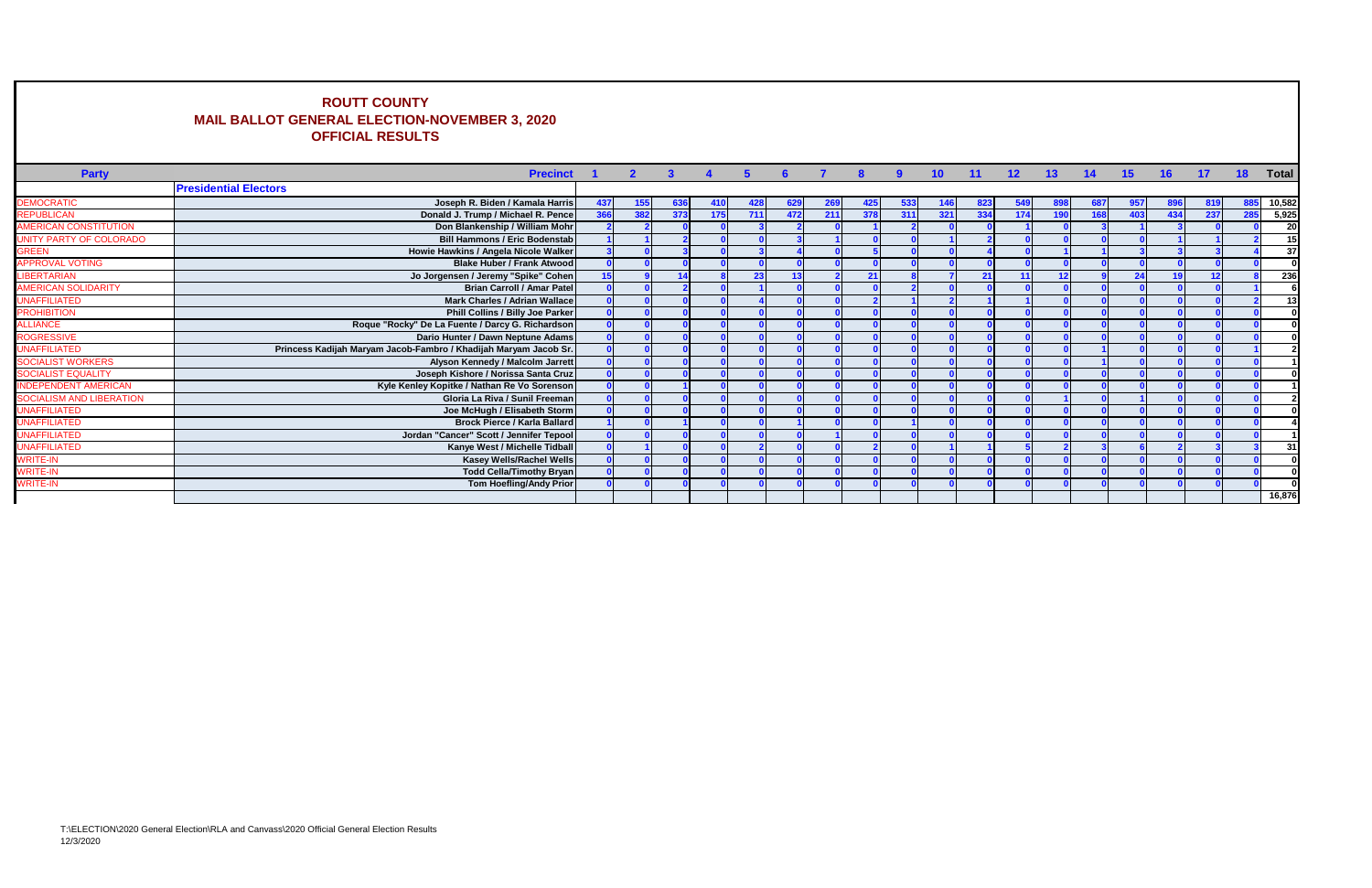| <b>Party</b>           |                                                                  | <b>Precinct</b>             |          | $\overline{2}$ | $\mathbf{3}$ | $\overline{4}$   | 5   | - 6             | $\mathbf{7}$ | -8           | -9           | 10 <sup>°</sup> | 11  | 12 <sup>2</sup> | 13  | 14    | 15 <sub>1</sub> | 16  | $-17$ | 18    | <b>Total</b>    |
|------------------------|------------------------------------------------------------------|-----------------------------|----------|----------------|--------------|------------------|-----|-----------------|--------------|--------------|--------------|-----------------|-----|-----------------|-----|-------|-----------------|-----|-------|-------|-----------------|
|                        | <b>United States Senator</b>                                     |                             |          |                |              |                  |     |                 |              |              |              |                 |     |                 |     |       |                 |     |       |       |                 |
| <b>DEMOCRATIC</b>      |                                                                  | John W. Hickenlooper        | 430      | 152            | -596         | -391             | 422 | 615             | 249          | 423          | - 510        | <b>151</b>      |     | 546             | 888 | - 672 |                 |     | 778   | 862   | 10,284          |
| <b>REPUBLICAN</b>      |                                                                  | <b>Cory Gardner</b>         | 381      | 385            | 413          | 193              | 710 | 504             | 231          | 379          | 327          | 318             | 349 | 177             | 199 | 189   | 449             | 486 | 265   | 301   | 6,256           |
| <b>APPROVAL VOTING</b> |                                                                  | <b>Daniel Doyle</b>         |          |                |              |                  |     |                 |              |              |              |                 |     |                 |     |       |                 |     |       |       | 39              |
| <b>UNITY</b>           |                                                                  | Stephan "Seku" Evans        | $\Omega$ |                |              |                  |     |                 |              |              |              |                 |     |                 |     |       |                 |     |       |       | 24              |
| <b>LIBERTARIAN</b>     |                                                                  | <b>Raymon Anthony Doane</b> |          | $-11$          | 14           |                  | 23  | 14              |              | -291         |              |                 | 18  | 11              |     |       | 13              | 10  | 18    | 15    | 223             |
| <b>WRITE-IN</b>        |                                                                  | <b>Danny Skelly</b>         |          |                |              |                  |     |                 |              |              |              |                 |     |                 |     |       |                 |     |       |       |                 |
| <b>WRITE-IN</b>        |                                                                  | <b>Bruce Lohmiller</b>      |          |                |              |                  |     |                 |              |              |              |                 |     |                 |     |       |                 |     |       |       |                 |
| <b>WRITE-IN</b>        |                                                                  | <b>Michael Sanchez</b>      |          |                |              |                  |     |                 |              |              |              |                 |     |                 |     |       |                 |     |       |       |                 |
|                        |                                                                  |                             |          |                |              |                  |     |                 |              |              |              |                 |     |                 |     |       |                 |     |       |       | 16,826          |
| <b>Party</b>           |                                                                  | <b>Precinct</b>             |          | $\overline{2}$ | $\mathbf{3}$ |                  |     | -6              |              |              | <b>9</b>     | 10              | 11  | 12 <sub>2</sub> | 13  | 14    | 15              | 16  | 17    | 18    | <b>Total</b>    |
|                        | Representative to the 117th United States Congress - District 3  |                             |          |                |              |                  |     |                 |              |              |              |                 |     |                 |     |       |                 |     |       |       |                 |
| <b>REPUBLICAN</b>      |                                                                  | <b>Lauren Boebert</b>       | 379      | 378            | 368          | 179              | 694 | 475             | 218          | 367          | 307          | 314             | 334 | 166             | 174 | 177   | 407             | 462 | 249   | 282   | 5,930           |
| <b>DEMOCRATIC</b>      |                                                                  | Diane E. Mitsch Bush        | 415      | 151            | 627          | 401              | 412 | 610             | 254          | 420          | 518          | 152             | 800 | 552             | 885 | 670   | 937             | 853 | 774   | 842   | 10,273          |
| <b>LIBERTARIAN</b>     |                                                                  | John Ryan Keil              | 14       | 16             | 12           |                  | 34  | 16 <sup>1</sup> |              | 21           | 12           |                 | 24  |                 | -18 |       | <b>20</b>       | 15  | 26    | 27    | 285             |
| <b>UNITY</b>           |                                                                  | <b>Critter Milton</b>       |          |                |              |                  | 16  |                 |              | 10           |              |                 | 11  |                 |     |       |                 |     |       |       | $\frac{105}{2}$ |
|                        |                                                                  |                             |          |                |              |                  |     |                 |              |              |              |                 |     |                 |     |       |                 |     |       |       | 16,593          |
| <b>Party</b>           |                                                                  | <b>Precinct</b>             |          | $\overline{2}$ | $\mathbf{3}$ | $\blacktriangle$ | 5.  | -6              |              | $\mathbf{R}$ | $\mathbf{q}$ | 10 <sup>°</sup> | 11  | 12              | 13  | 14    | 15              | 16  | $-17$ | 18    | <b>Total</b>    |
|                        | <b>State Board of Education Member - Congressional Distric 3</b> |                             |          |                |              |                  |     |                 |              |              |              |                 |     |                 |     |       |                 |     |       |       |                 |
| <b>DEMOCRATIC</b>      |                                                                  | <b>Mayling Simpson</b>      | 361      | 129            | 544          | 346              | 401 | 519             | 227          | 392          | - 471        | 147             | 763 | 487             | 797 | 586   | 815             | 780 | 736   | 777   | 9,278           |
| <b>REPUBLICAN</b>      |                                                                  | Joyce Rankin                | 381      | 383            | 395          | 200              | 673 | 500             | 225          | 371          | 310          | 295             | 334 | 191             | 198 | 209   | 451             | 492 | 253   | 296   | 6,157           |
|                        |                                                                  |                             |          |                |              |                  |     |                 |              |              |              |                 |     |                 |     |       |                 |     |       |       | 15,435          |
| <b>Party</b>           |                                                                  | <b>Precinct</b>             |          |                |              |                  |     |                 |              |              |              | 10 <sup>1</sup> | 11  | 12 <sup>2</sup> | 13  | 14    | 15              | 16  | $-17$ | $-18$ | Total           |
|                        | <b>State Senator - District 8</b>                                |                             |          |                |              |                  |     |                 |              |              |              |                 |     |                 |     |       |                 |     |       |       |                 |
| <b>DEMOCRATIC</b>      |                                                                  | <b>Karl Hanlon</b>          | 383      | 142            | 563          |                  |     | 555             | 235          | 423          |              | 144             | 782 | 518             | 822 |       |                 | 814 |       | 808   | 9,675           |
| <b>REPUBLICAN</b>      |                                                                  | <b>Bob Rankin</b>           | 416      | 394            | 442          | 206              | 736 | 541             | 236          | 389          | 326          | 320             | 382 | 206             | 234 | 230   | 495             | 508 | 288   | 338   | 6,687           |
|                        |                                                                  |                             |          |                |              |                  |     |                 |              |              |              |                 |     |                 |     |       |                 |     |       |       | 16,362          |
| <b>Party</b>           |                                                                  | <b>Precinct</b>             |          | $\overline{2}$ | $\mathbf{3}$ | $\blacktriangle$ |     | -6              |              |              | $\mathbf{q}$ | 10              | 11  | 12 <sup>2</sup> | 13  | 14    | 15              | 16  | 17    | 18    | <b>Total</b>    |
|                        | <b>State Representative - Distric 26</b>                         |                             |          |                |              |                  |     |                 |              |              |              |                 |     |                 |     |       |                 |     |       |       |                 |
| <b>DEMOCRATIC</b>      |                                                                  | <b>Dylan Roberts</b>        | 506      | 285            | 729          | 437              | 664 | 745             | 315          | 546          | 606          | 265             | 917 | 589             | 874 | 712   | 999             | 959 | 816   |       | 927 11,891      |
|                        |                                                                  |                             |          |                |              |                  |     |                 |              |              |              |                 |     |                 |     |       |                 |     |       |       | 11,891          |
| <b>Party</b>           |                                                                  | <b>Precinct</b>             |          | $\overline{2}$ |              |                  |     |                 |              |              |              | 10              | 11  | 12              | 13  | 14    | 15              | 16  | 17    | 18    | <b>Total</b>    |
|                        | <b>District Attorney - 14th Judicial District</b>                |                             |          |                |              |                  |     |                 |              |              |              |                 |     |                 |     |       |                 |     |       |       |                 |
| <b>UNAFFILIATED</b>    |                                                                  | <b>Matthew Karzen</b>       | 498      | 332            | 668          | 390              | 755 | 726             | 303          | 522          | 585          | 285             | 830 | 518             | 749 | 616   | 920             | 918 | 748   |       | 793 11,156      |
|                        |                                                                  |                             |          |                |              |                  |     |                 |              |              |              |                 |     |                 |     |       |                 |     |       |       | 11,156          |
|                        |                                                                  |                             |          |                |              |                  |     |                 |              |              |              |                 |     |                 |     |       |                 |     |       |       |                 |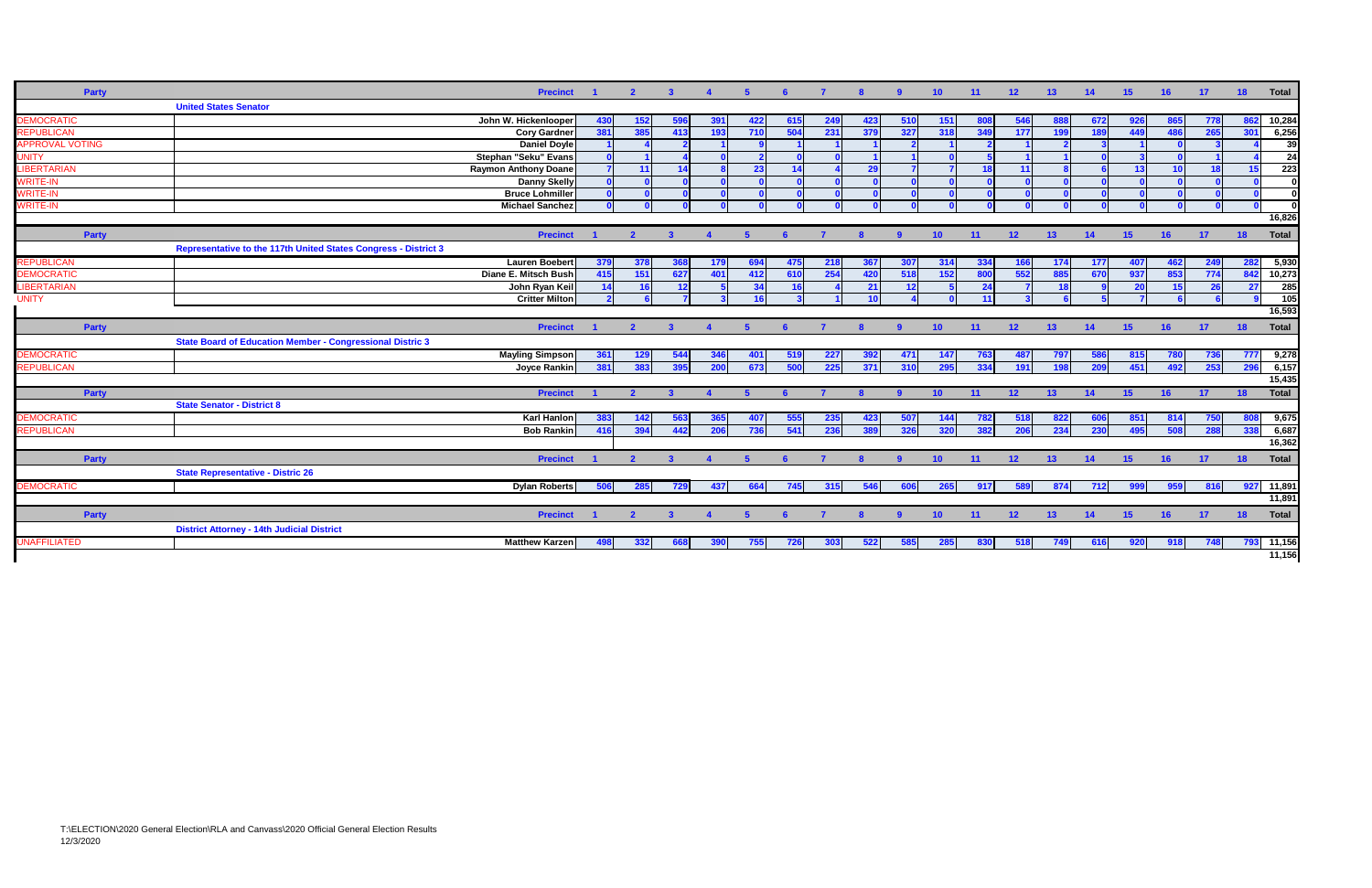| <b>Party</b>        |                                                               | <b>Precinct</b>     | $\blacksquare$ | $\overline{2}$ | $\mathbf{3}$   |              |     |     |     | -8           | -9         | 10 <sup>°</sup> | 11    | 12 <sup>2</sup> | 13    | 14  | 15              | 16   | 17 <sup>2</sup> | 18                | Total           |
|---------------------|---------------------------------------------------------------|---------------------|----------------|----------------|----------------|--------------|-----|-----|-----|--------------|------------|-----------------|-------|-----------------|-------|-----|-----------------|------|-----------------|-------------------|-----------------|
|                     | <b>County Commissioner - District 1</b>                       |                     |                |                |                |              |     |     |     |              |            |                 |       |                 |       |     |                 |      |                 |                   |                 |
| <b>EMOCRATIC</b>    |                                                               | <b>Tim Corrigan</b> | 497            | 293            | 702            | 428          | 660 | 743 | 290 | 558          | 610        | 276             | 894   | 567             | 855   | 687 | 975             | 928  | 802             | 907               | 11,672          |
| Party               |                                                               | <b>Precinct</b>     | $\blacksquare$ | $\overline{2}$ |                | $\mathbf{A}$ |     |     |     |              |            | 10 <sup>°</sup> | $-11$ | 12              | 13    | 14  | 15              | 16   | 17              | 18                | 11,672<br>Total |
|                     | <b>County Commissioner - District 2</b>                       |                     |                |                |                |              |     |     |     |              |            |                 |       |                 |       |     |                 |      |                 |                   |                 |
| <b>EMOCRATIC</b>    |                                                               | <b>Tim Redmond</b>  | 368            | 174            | 493            | 308          | 455 | 512 | 203 | 378          | 449        | 153             | 655   | 421             | 681   | 524 | 750             | 737  | 655             | 700               | 8,616           |
| <b>UNAFFILIATED</b> |                                                               | Douglas B. Monger   | 364            | 340            | 438            | 240          | 628 | 542 | 226 | 371          | 301        | 274             | 424   | 261             | 314   | 259 | 493             | 464  | 320             | 372               | 6,631           |
|                     |                                                               |                     |                |                |                |              |     |     |     |              |            |                 |       |                 |       |     |                 |      |                 |                   | 15,247          |
|                     |                                                               | <b>Precinct</b>     |                | $\overline{2}$ |                |              |     |     |     |              |            | 10 <sup>°</sup> | 11    | 12              | 13    | 14  | 15              | 16   | 17              | 18                | Total           |
|                     | <b>Colorado Supreme Court Justice</b>                         |                     |                |                |                |              |     |     |     |              |            |                 |       |                 |       |     |                 |      |                 |                   |                 |
|                     | <b>Melissa Hart</b>                                           |                     |                |                |                |              |     |     |     |              |            |                 |       |                 |       |     |                 |      |                 |                   |                 |
|                     |                                                               | Yes                 | 469            | 280            | 636            | 380          | 665 | 702 | 287 | 516          | 583        | 285             | 766   | $-512$          | 693   | 545 | 939             | 919  | 712             | 797               | 10,686          |
|                     |                                                               | $\overline{N}$      | 118            | 173            | 154            | 73           | 288 | 171 | 73  | 168          | <b>120</b> | 104             | 171   | 65              | 109   | 92  | 134             | 164  | 133             | 141               | 2,451           |
|                     |                                                               |                     |                |                |                |              |     |     |     |              |            |                 |       |                 |       |     |                 |      |                 |                   | 13,137          |
|                     |                                                               | <b>Precinct</b>     |                | $\mathbf{2}$   | 3 <sup>1</sup> |              | - 5 |     |     |              |            | 10 <sup>°</sup> | $-11$ | 12              | 13    | 14  | 15              | 16   | 17 <sup>2</sup> | $-18$             | Total           |
|                     | <b>Colorado Supreme Court Justice</b><br>Carlos A. Samour Jr. |                     |                |                |                |              |     |     |     |              |            |                 |       |                 |       |     |                 |      |                 |                   |                 |
|                     |                                                               | Yesl                | 448            | 275            | 628            | 367          | 630 | 688 | 278 |              | 561        | 269             | 742   | 493             | 670   | 547 | 917             | -888 | 694             | 784 10,377        |                 |
|                     |                                                               | Nol                 | 128            | 173            | 146            | 79           | 318 | 173 | 76  | - 498<br>176 | 132        | 115             | 179   | 76              | 111   | 85  | 136             | 176  | 140             | 146               | 2,565           |
|                     |                                                               |                     |                |                |                |              |     |     |     |              |            |                 |       |                 |       |     |                 |      |                 |                   | 12,942          |
|                     |                                                               | <b>Precinct</b>     |                | $\mathbf{2}$   |                |              |     |     |     |              |            | 10 <sup>°</sup> | 11    | 12              | 13    | 14  | 15 <sup>1</sup> | 16   | 17 <sup>2</sup> | 18                | Total           |
|                     | <b>Colorado Court of Appeals Judge</b>                        |                     |                |                |                |              |     |     |     |              |            |                 |       |                 |       |     |                 |      |                 |                   |                 |
|                     | Ted C. Tow                                                    |                     |                |                |                |              |     |     |     |              |            |                 |       |                 |       |     |                 |      |                 |                   |                 |
|                     |                                                               | Yes                 | 429            | 271            | 597            | 353          | 593 | 657 | 264 | 480          | 551        | 267             | 709   | 487             | 630   | 529 | 862             | 871  | 661             | 735               | 9,946           |
|                     |                                                               | Nol                 | 137            | 169            | 168            | 82           | 321 | 184 | 87  | 183          | 132        | 110             | 196   | 80              | 141   | 97  | 169             | 177  | 155             | 171               | 2,759           |
|                     |                                                               |                     |                |                |                |              |     |     |     |              |            |                 |       |                 |       |     |                 |      |                 |                   | 12,705          |
|                     |                                                               | <b>Precinct</b>     |                | $\overline{2}$ | $\mathbf{3}$   |              |     |     |     |              |            | 10 <sup>°</sup> | 11    | 12              | 13    | 14  | 15              | 16   | 17              | 18                | Total           |
|                     | <b>Colorado Court of Appeals Judge</b>                        |                     |                |                |                |              |     |     |     |              |            |                 |       |                 |       |     |                 |      |                 |                   |                 |
|                     | <b>Craig R. Welling</b>                                       | Yes                 | 434            | 246            | 608            | 350          | 587 | 661 | 263 | 479          | 550        | <b>270</b>      | 702   | 470             | 628   | 524 | 880             | 869  | 660             | 716               | 9,897           |
|                     |                                                               | <b>No</b>           | 138            | 191            | 158            | 86           | 325 | 188 |     | 181          | 133        | 108             | 207   | 93              | 138   | 104 | 160             | 182  | 155             | 188               | 2,821           |
|                     |                                                               |                     |                |                |                |              |     |     |     |              |            |                 |       |                 |       |     |                 |      |                 |                   | 12,718          |
|                     |                                                               | <b>Precinct</b>     |                | -2             |                |              |     |     |     |              |            |                 | $-11$ | 12              | $-13$ | 14  | -15             | 16   | 17              | 18                | Total           |
|                     | <b>State of Colorado</b>                                      |                     |                |                |                |              |     |     |     |              |            |                 |       |                 |       |     |                 |      |                 |                   |                 |
|                     | <b>Amendment B</b>                                            |                     |                |                |                |              |     |     |     |              |            |                 |       |                 |       |     |                 |      |                 |                   |                 |
|                     |                                                               | Yes/For             | 473            | 279            | 627            | 339          | 607 | 658 | 284 | 457          | 518        | 236             | 743   | 513             | 700   | 593 | 853             | 794  | 684             | <b>749</b> 10,107 |                 |
|                     |                                                               | No/Against          | 295            | 232            | 340            | 207          | 485 | 402 | 166 | 322          | 281        | 220             | 350   | 176             | 303   | 222 | 430             | 442  | 294             | 348               | 5,515           |
|                     |                                                               |                     |                |                |                |              |     |     |     |              |            |                 |       |                 |       |     |                 |      |                 |                   | 15,622          |
|                     |                                                               | <b>Precinct</b>     |                | $\overline{2}$ |                |              |     |     |     |              |            |                 | 11    | 12              | 13    | 14  | 15              | 16   | 17              | 18                | Total           |
|                     | <b>Amendment C</b>                                            |                     |                |                |                |              |     |     |     |              |            |                 |       |                 |       |     |                 |      |                 |                   |                 |
|                     |                                                               | Yes/For             | 372            | 241            | 520            | 274          | 530 | 503 | 191 |              |            | 197             | 607   | 397             | 548   | 461 |                 | 625  |                 |                   | 8,194           |
|                     |                                                               | No/Against          | 376            | 273            | 438            | 257          | 553 | 548 | 251 | 374          | 367        | 255             | 483   | 287             | 436   | 350 | 576             | 595  | 394             | 471               | 7,284           |
|                     |                                                               |                     |                |                |                |              |     |     |     |              |            |                 |       |                 |       |     |                 |      |                 |                   | 15,478          |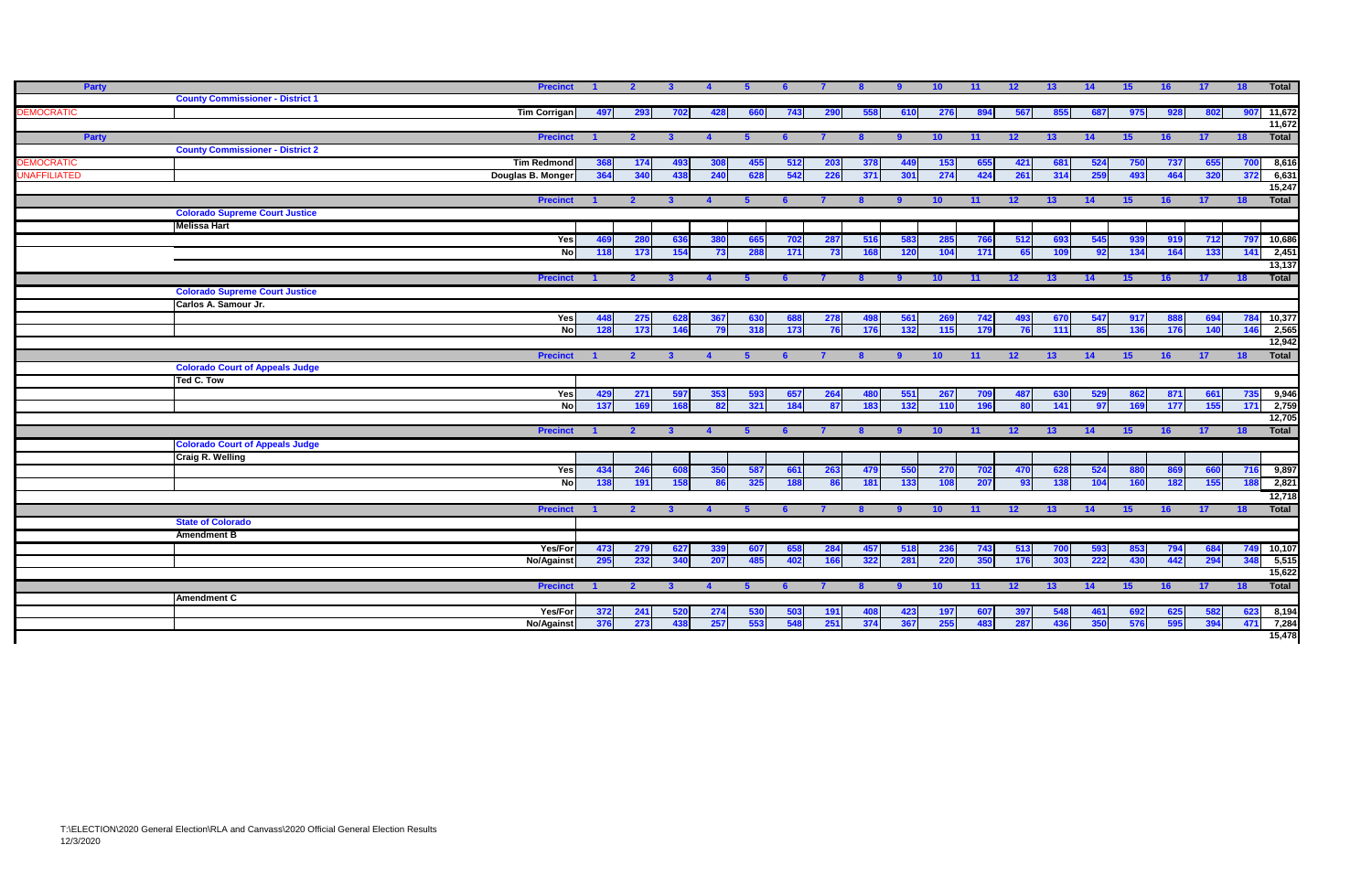|                               | <b>Precinct</b>        |              | $\overline{2}$          | 3 <sup>1</sup> | $\overline{4}$ | $5^{\circ}$ | 6   | $\overline{7}$ | - 8 | -9   | 10 <sub>1</sub> | $-11$ | 12              | 13              | 14  | 15              | 16    | 17 <sup>2</sup> | 18            | Total        |
|-------------------------------|------------------------|--------------|-------------------------|----------------|----------------|-------------|-----|----------------|-----|------|-----------------|-------|-----------------|-----------------|-----|-----------------|-------|-----------------|---------------|--------------|
| Amendment 76                  |                        |              |                         |                |                |             |     |                |     |      |                 |       |                 |                 |     |                 |       |                 |               |              |
|                               |                        |              |                         |                |                |             |     |                |     |      |                 |       |                 |                 |     |                 |       |                 |               |              |
|                               | Yes/For                | 524          | 459                     | 583            | 296            | 895         | 691 | 309            | 569 | 495  | 375             | 632   | 317             | 470             | 372 | 729             | 690   | 540             | 581           | 9,527        |
|                               | <b>No/Against</b>      | 264          | -84                     | 416            | 262            | 246         | 409 | 166            | 252 | 323  |                 | 494   | 400             | 585             | 462 | 599             | 610   | 490             | 554           | 6,712        |
|                               |                        |              |                         |                |                |             |     |                |     |      |                 |       |                 |                 |     |                 |       |                 |               | 16,239       |
|                               | <b>Precinct</b>        |              | $\overline{2}$          | $\mathbf{3}$   |                |             |     |                | -8  |      | 10              | 11    | 12 <sub>2</sub> | 13              | 14  | 15              | 16    | 17              | 18            | Total        |
| <b>Amendment 77</b>           |                        |              |                         |                |                |             |     |                |     |      |                 |       |                 |                 |     |                 |       |                 |               |              |
|                               | Yes/For                | 420          | 301                     | 560            |                | 691         | 612 | 235            | 505 | 490  | 253             | 689   | 434             | 633             | 505 | 800             | 753   | 712             | 721           | 9,619        |
|                               | <b>No/Against</b>      | 342          | 223                     | 397            | 232            | 418         | 444 | 215            | 281 | 308  | 204             | 405   | 251             | 377             | 317 | 491             | 498   | 290             | 380           | 6,073        |
|                               |                        |              |                         |                |                |             |     |                |     |      |                 |       |                 |                 |     |                 |       |                 |               | 15,692       |
|                               | <b>Precinct</b>        |              | $\overline{\mathbf{z}}$ |                |                |             |     |                |     |      | 10              | 11    | 12              | 13              | 14  | 15              | 16    | 17              | 18            | <b>Total</b> |
|                               |                        |              |                         |                |                |             |     |                |     |      |                 |       |                 |                 |     |                 |       |                 |               |              |
| <b>Proposition EE</b>         |                        |              |                         |                |                |             |     |                |     |      |                 |       |                 |                 |     |                 |       |                 |               |              |
|                               | Yes/For                | 597          | 305                     | 804            | 474            | 700         | 869 | 361            | 519 | 640  | 269             | 874   | 593             | 874             | 728 | 1,116           | 1,074 | 843             | 946           | 12,586       |
|                               | <b>No/Against</b>      | 201          | 238                     | 208            | 97             | 434         | 236 | 116            | 301 | 191  | 201             | 275   | 126             | 193             | 124 | 231             | 228   | 196             | 205           | 3,801        |
|                               |                        |              |                         |                |                |             |     |                |     |      |                 |       |                 |                 |     |                 |       |                 |               | 16,387       |
|                               | <b>Precinct</b>        |              | $\mathbf{2}$            | $\mathbf{3}$   |                |             |     |                |     |      | 10 <sub>1</sub> | 11    | 12 <sub>2</sub> | 13              | 14  | 15 <sub>1</sub> | 16    | 17 <sup>2</sup> | $-18$         | <b>Total</b> |
| <b>Proposition 113</b>        |                        |              |                         |                |                |             |     |                |     |      |                 |       |                 |                 |     |                 |       |                 |               |              |
|                               | Yes/For                | 388          | 191                     | 538            | 340            | 446         | 545 | 218            | 424 | 474  | 164             | 722   | 490             | 765             | 571 | 799             | 758   | 685             | 764           | 9,282        |
|                               | <b>No/Against</b>      | 395          | 348                     | 453            | 221            | 671         | 545 | 244            | 382 | 342  | 301             | 402   | 222             | 290             | 266 | 524             | 530   | 334             | 373           | 6,843        |
|                               |                        |              |                         |                |                |             |     |                |     |      |                 |       |                 |                 |     |                 |       |                 |               | 16,125       |
|                               | <b>Precinct</b>        |              | $\overline{2}$          | $\mathbf{3}$   |                |             |     |                |     |      |                 |       |                 | 13              | 14  | 15              | 16    | 17 <sup>2</sup> | 18            | Total        |
|                               |                        |              |                         |                |                |             |     |                |     |      | 10              | 11    | 12 <sub>2</sub> |                 |     |                 |       |                 |               |              |
| <b>Proposition 114</b>        |                        |              |                         |                |                |             |     |                |     |      |                 |       |                 |                 |     |                 |       |                 |               |              |
|                               | Yes/For                | 193          | 110                     | 327            |                | 293         | 355 | 160            | 252 | 318  | 67              | 487   | 319             | 504             | 323 | 528             | 576   | 511             | 487           | 6,005        |
|                               | <b>No/Against</b>      | 609          | 440                     | 671            | 369            | 853         | 746 | 312            | 573 | 520  | 406             | 647   | 402             | 546             | 502 | 795             | 727   | 520             | 659           | 10,297       |
|                               |                        |              |                         |                |                |             |     |                |     |      |                 |       |                 |                 |     |                 |       |                 |               | 16,302       |
|                               | <b>Precinct</b>        |              | $\overline{2}$          | $\mathbf{3}$   |                |             |     |                | -8  |      | 10              | $-11$ | 12 <sub>2</sub> | 13 <sup>°</sup> | 14  | 15              | 16    | 17              | 18            | <b>Total</b> |
| <b>Proposition 115</b>        |                        |              |                         |                |                |             |     |                |     |      |                 |       |                 |                 |     |                 |       |                 |               |              |
|                               | Yes/For                | 287          | 238                     | 303            | 138            | 534         | 369 | 155            | 283 | 249  | 242             | 288   | 130             | 171             | 176 | 338             | 371   | 222             | 252           | 4,746        |
|                               | <b>No/Against</b>      | 513          | 299                     | 695            | 424            | 596         | 731 | 316            | 522 | 579  | 228             | 857   | 589             | 886             | 668 | 988             | 931   | 81              | 892           | 11,531       |
|                               |                        |              |                         |                |                |             |     |                |     |      |                 |       |                 |                 |     |                 |       |                 |               | 16,277       |
|                               | <b>Precinct</b>        |              | $\mathbf{2}$            | $\mathbf{3}$   | $\overline{4}$ | 5.          | 6   |                | -8  |      | 10 <sub>1</sub> | 11    | 12 <sup>2</sup> | 13              | 14  | 15              | 16    | 17 <sup>2</sup> | 18            | Total        |
|                               |                        |              |                         |                |                |             |     |                |     |      |                 |       |                 |                 |     |                 |       |                 |               |              |
| <b>Proposition 116</b>        |                        |              |                         |                |                |             |     |                |     |      |                 |       |                 |                 |     |                 |       |                 |               |              |
|                               | Yes/For                | 452          | 374                     | 490            | 282            | 778         | 625 | 267            | 503 | 453  | 304             | 578   | 278             | 429             | 360 | 652             |       | 530             | 565           | 8,589        |
|                               | <b>No/Against</b>      | 338          | 162                     | 514            | 278            | 354         | 471 | 206            | 316 | 375  | 164             | 565   | 434             | 612             | 489 | 678             | 626   | 498             | 587           | 7,667        |
|                               |                        |              |                         |                |                |             |     |                |     |      |                 |       |                 |                 |     |                 |       |                 |               | 16,256       |
|                               | <b>Precinct</b>        |              | $\mathbf{2}$            | $\mathbf{3}$   |                |             |     |                |     |      | 10              | 11    | 12 <sub>2</sub> | 13              | 14  | 15              | 16    | 17 <sup>2</sup> | 18            | Total        |
| <b>Proposition 117</b>        |                        |              |                         |                |                |             |     |                |     |      |                 |       |                 |                 |     |                 |       |                 |               |              |
|                               | Yes/For                | 341          | 276                     | 407            | -222           | 587         |     | 205            | 373 | -392 | 234             | -498  | 232             | 367             | 288 | 528             | 522   | 430             | 479           | 6,869        |
|                               | <b>No/Against</b>      | 385          | 227                     | 515            | 293            | 469         | 531 | 210            | 375 | 375  | 212             | 551   | 437             | 594             | 490 | 702             | 653   | 507             | 595           | 8,121        |
|                               |                        |              |                         |                |                |             |     |                |     |      |                 |       |                 |                 |     |                 |       |                 |               | 14,990       |
|                               |                        |              |                         |                |                |             |     |                |     |      |                 |       |                 |                 |     |                 |       |                 |               |              |
|                               | <b>Precinct</b>        |              | $\overline{2}$          | $\mathbf{3}$   |                |             |     |                |     |      | 10 <sup>°</sup> | 11    | 12 <sup>2</sup> | 13              | 14  | 15              | 16    | 17 <sup>2</sup> | 18            | Total        |
| <b>Proposition 118</b>        |                        |              |                         |                |                |             |     |                |     |      |                 |       |                 |                 |     |                 |       |                 |               |              |
|                               | Yes/For                | 377          | 236                     | 523            | 312            | 570         | 564 | 226            | 459 | 479  | <b>205</b>      | 730   | 454             | 710             | 498 | 775             | 812   | 718             | 750           | 9,398        |
|                               | <b>No/Against</b>      | 410          | 300                     | 464            | 235            | 557         | 524 | 240            | 350 | 337  | 265             | 400   | 255             | 336             | 333 | 537             | 485   | 300             | 391           | 6,719        |
|                               |                        |              |                         |                |                |             |     |                |     |      |                 |       |                 |                 |     |                 |       |                 |               | 16,117       |
|                               | <b>Precinct</b>        |              | $\overline{2}$          | $\mathbf{3}$   | $\mathbf{A}$   | -5          | -6  |                | -8  |      | 10 <sup>°</sup> | $-11$ | 12 <sup>2</sup> | 13              | 14  | 15              | 16    | 17 <sup>2</sup> | 18            | <b>Total</b> |
| <b>Town of Hayden</b>         |                        |              |                         |                |                |             |     |                |     |      |                 |       |                 |                 |     |                 |       |                 |               |              |
| Town of Hayden - Mayor        |                        |              |                         |                |                |             |     |                |     |      |                 |       |                 |                 |     |                 |       |                 |               | $\Omega$     |
|                               | <b>Zach Wuestewald</b> |              | 160                     |                |                | 666         |     |                |     |      |                 |       |                 |                 |     |                 |       |                 |               | 826          |
|                               |                        |              |                         |                |                |             |     |                |     |      |                 |       |                 |                 |     |                 |       |                 |               | 826          |
|                               |                        |              |                         |                |                |             |     |                |     |      |                 |       |                 |                 |     |                 |       |                 |               |              |
|                               | <b>Precinct</b>        |              | $\overline{2}$          | $\mathbf{3}$   |                |             | - 6 |                |     |      | 10 <sup>°</sup> | $-11$ | 12 <sup>2</sup> | 13              | 14  | 15              | 16    | $-17$           | $^{\circ}$ 18 | Total        |
| Town of Hayden Council Member |                        |              |                         |                |                |             |     |                |     |      |                 |       |                 |                 |     |                 |       |                 |               |              |
|                               | <b>Emily Waldron</b>   | $\mathbf{a}$ | 65                      |                |                | 284         |     |                |     |      |                 |       |                 |                 |     |                 |       |                 |               | 349          |
|                               | <b>Shannin Fatjo</b>   |              | 68                      |                |                | 206         |     |                |     |      |                 |       |                 |                 |     |                 |       |                 |               | 274          |
|                               | <b>Bob Reese</b>       |              | 76                      |                |                | 309         |     |                |     |      |                 |       |                 |                 |     |                 |       |                 |               | 385          |
|                               | <b>Ryan Banks</b>      |              | 54                      |                |                | 235         |     |                |     |      |                 | n     |                 |                 |     |                 |       |                 |               | 289          |
|                               | <b>Ed Corriveau</b>    |              | 117                     |                |                | 427         |     |                |     |      |                 |       |                 |                 |     |                 |       |                 |               | 544          |
|                               |                        |              |                         |                |                |             |     |                |     |      |                 |       |                 |                 |     |                 |       |                 |               |              |